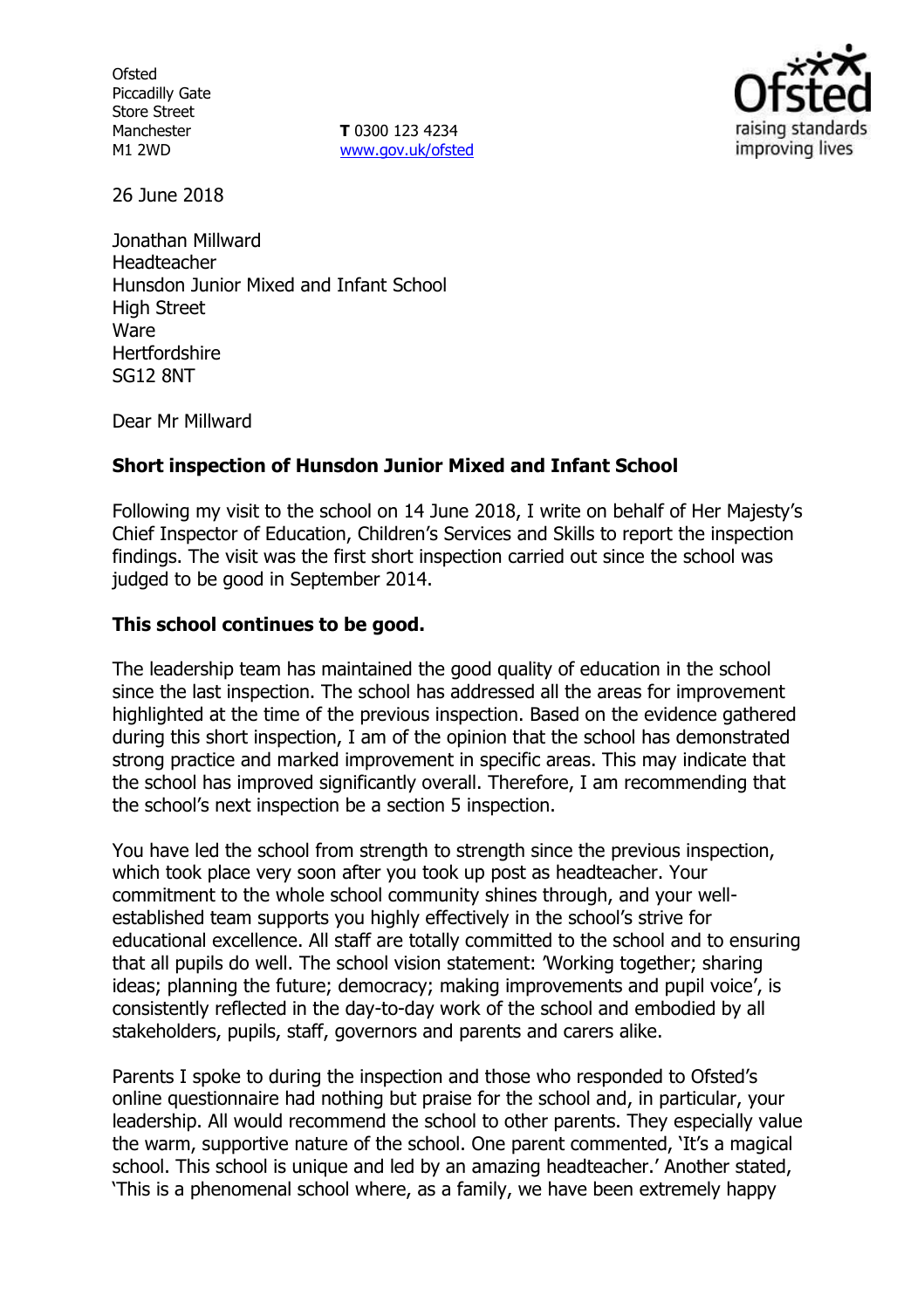

with the manner in which our children have been treated and taught.'

You have spent time developing the curriculum so that it sparks pupils' interests and both challenges and inspires them to learn through exciting topics including enrichment days to launch and celebrate these. For example, on World Book Day, pupils enjoyed dressing up as Shakespearean characters, linked to their learning about the Tudors. The pupils that I met with spoke enthusiastically about the range of curriculum opportunities offered to them and could recall these in detail. The rich curriculum is reflected in displays around the school, including high-quality writing and artwork. You have identified the need to further develop the curriculum so that it provides more opportunities for pupils to write longer pieces of work.

Pupils' behaviour around the school and their attitudes to learning are impeccable. Relationships between pupils and staff and each other are very strong. All staff know pupils very well. They are very well cared for. Pupils told me that they like school a lot and enjoy learning. They are happy, polite, confident and enthusiastic. They appreciate the work that teachers and other adults do to help them learn. They have no concerns about bullying and are confident that any issues they have will be sorted out by their teachers.

Governors are strongly committed to and highly supportive of the school. They have a thorough understanding of its strengths and areas for development. This is because they visit regularly and make incisive use of the information provided to them to analyse school performance.

## **Safeguarding is effective.**

The well-being of pupils is at the heart of this caring school and there is a strong culture of safeguarding. Staff receive regular training in all aspects of safeguarding and are updated regularly. Consequently, they know what signs to look for that may indicate that a pupil is at risk. All staff understand and follow the clear procedures for recording concerns. All required checks are made when new staff are appointed.

Pupils feel safe and reported that bullying is very rare. Pupils said that they are confident that adults would sort things out if they did have any concerns. The curriculum provides many opportunities for pupils to learn about how to keep safe in a variety of situations. Pupils told me how they should stay safe when working online and when crossing the road. Parents who responded to Parent View were very confident that their children are happy and safe in school.

## **Inspection findings**

■ My first line of enguiry, to check whether the school remains good, was around attendance. This was because, in 2016, both absence and persistent absence were higher than average for pupils who have special educational needs (SEN) and/or disabilities. In addition, in 2017, persistent absence for this group was high. We discussed individual pupils and you explained that, in both years, there are a few pupils in this group who have specific medical needs which cause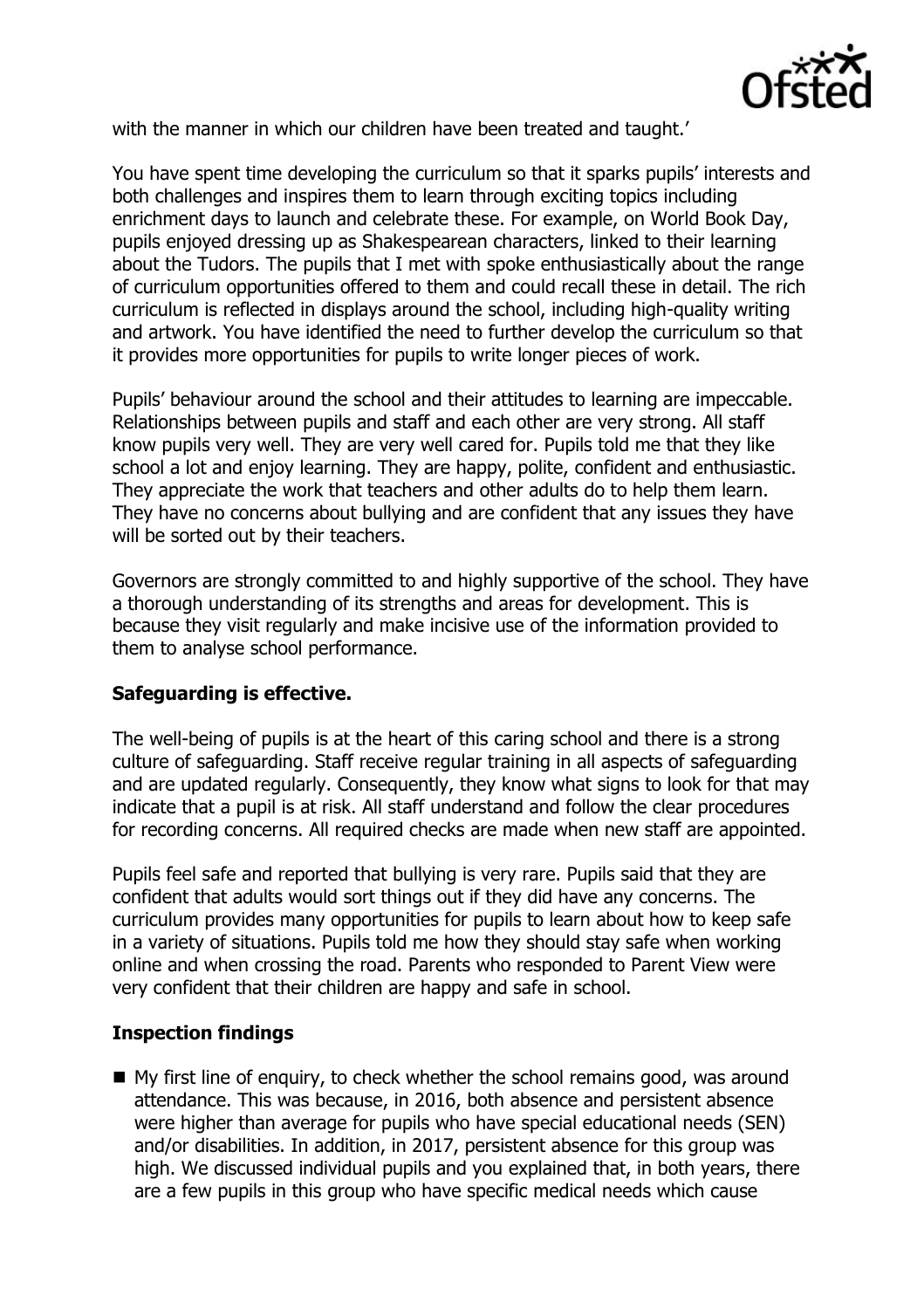

unavoidable absence due to illness and the need to attend hospital appointments.

- I scrutinised procedures for monitoring absence. These are rigorous. All absence is followed up assiduously. The school works closely with parents to support them in ensuring that their children attend school regularly. The importance of good attendance is strongly promoted, and most current pupils attend regularly, encouraged by their enjoyment of all aspects of school life.
- The next line of enquiry I pursued was to look at the early years. The proportion of children achieving the expected good level of development by the end of Reception dipped in 2017 to below average. This proportion has fluctuated over the last three years. I wanted to check how well current children are doing.
- We discussed that, as there are only 15 children in each cohort, overall percentages can be overly influenced by the performance of one or two children. We also discussed that, in 2015, almost half the cohort was born in the summer and so these children were still quite young at the end of the early years. These children went on to make good progress from the end of the early years to the end of key stage 1. Published data for 2017 at key stage 1, confirms that a much higher proportion met and exceeded national expectations for attainment in reading, writing and mathematics than at the end of the early years.
- Together, we observed teaching and learning in the early years class. School tracking information about children's progress and attainment, the written work in children's books and the learning journeys, in which staff record how well children are doing, all show that most children are making good progress from their starting points at the start of the Reception Year. You have rightly identified that increasing the proportion of children meeting and exceeding age-related expectations at the end of the early years is a continuing development priority.
- My third line of enquiry was to ascertain whether there is evidence that the standards achieved at the end of both key stages are likely to be sustained. Pupils' attainment in reading, writing and mathematics at the end of key stages 1 and 2 has been above average for the past two years. Their progress between Year 2 and Year 6 has also been above average. Strong achievement ensures that they are well prepared for secondary school.
- The work in pupils' books and school internal tracking information indicate that these standards are likely to be maintained in 2018. All groups of pupils continue to make rapid and sustained progress from the end of the early years to the end of Year 6. Teachers double-check their judgements about pupils' achievement with other schools and the local authority to ensure that they are accurate. You have identified that, in order to ensure that pupils' attainment and progress in writing improve still further, teachers need to increase opportunities for pupils to produce longer pieces of writing in all areas of the curriculum. This is identified in your development plan.
- My final focus was to check how effectively the school has addressed the areas for improvement identified at the last inspection. All the evidence gathered during the inspection indicates that the quality of teaching and learning is consistently good and that all pupils, including the most able, make exceptional progress during their time in school. Published data and the official recognition